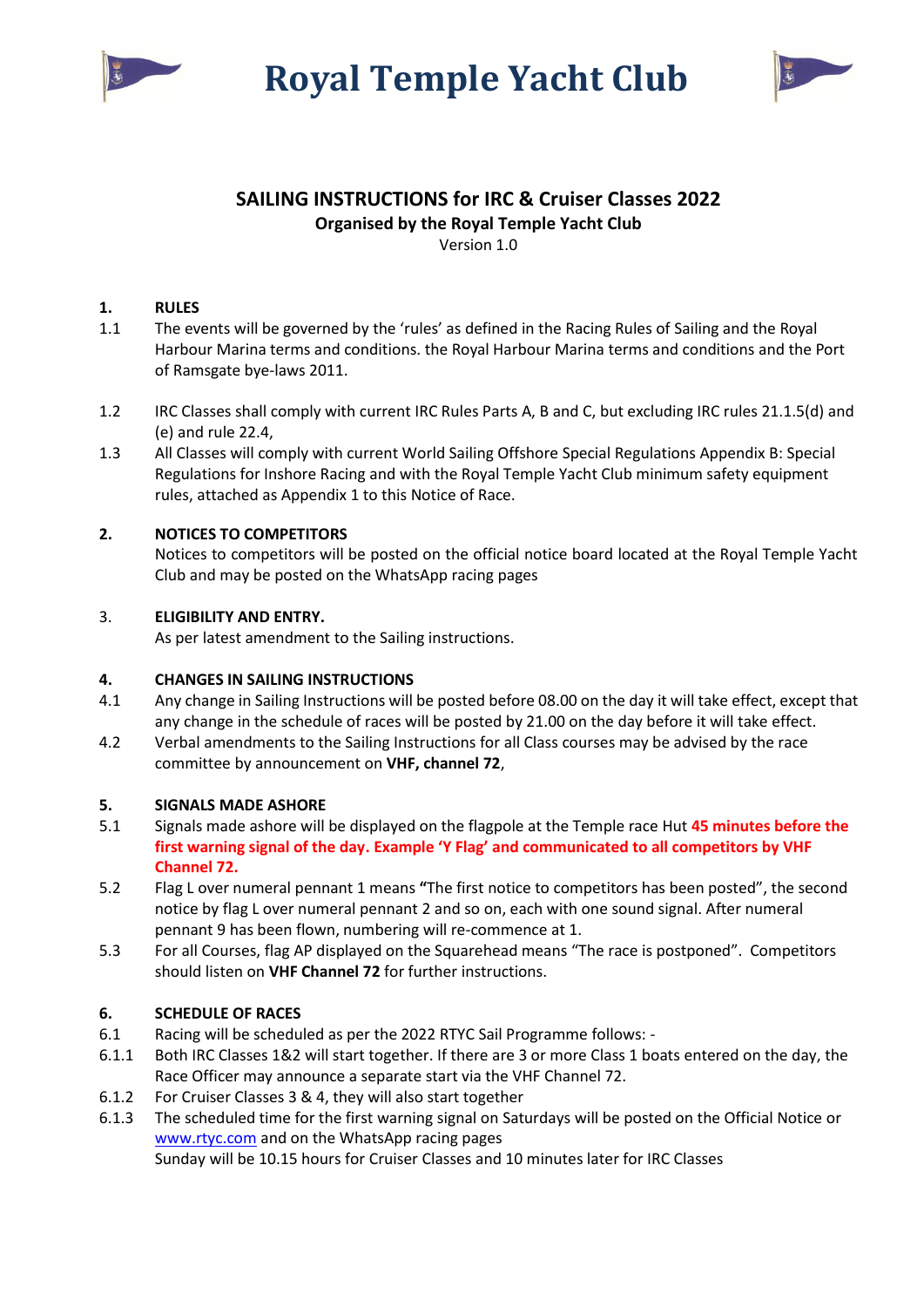



# 6.2 The times of **Warning Signals** for classes are as follows:

|     | Saturdays   Sundays |       | <b>Mondays</b> | Wednesdays |
|-----|---------------------|-------|----------------|------------|
| 1&2 | TBA                 | 10:25 | TBA            | 18.30      |
| 3&4 | ТВА                 | 10.15 | TBA            | 18.30      |

**Offshore Races**: Start times and course to be sailed will be advised via the Official Sailing Board and www.rtyc.com

- 6.3 The Race Committee reserves the right to hold an additional race on any day.
- 6.4 In the event of a general recall of any class, all classes will stay in their original start sequence as per 6.2 above.

# **7. CLASSES**

7.1 Racing will be organised in classes as given in Table 1. Whilst racing, yachts shall wear on the backstay (or, if without a backstay, in the aft part of the yacht), a clearly visible class flag as given in Table 1. The race committee may decide to combine classes where there are less than 3 entrants. **The number of RTYC Series Entrants must be a minimum of 3 from any class on the day to qualify for a race. Separate courses may still be set for IRC & Cruisers.** The race committee may decide to combine all classes into one start where necessary.



# **8. THE COURSE**

All Classes will be started from the Squarehead on the RTYC start line A. The Race Officer will set a course of his/her own design using the marks selected from the RTYC waypoint list of marks, this will be announced on **VHF Channel 72 and via ''WhatsApp'' Royal Temple Race Fleet group**. When each course is announced on the VHF, any amendments will be announced on the VHF and acknowledgement requested from each boat. **Example 'Course read plus announcement the Y flag is flying and all boats must acknowledge'.**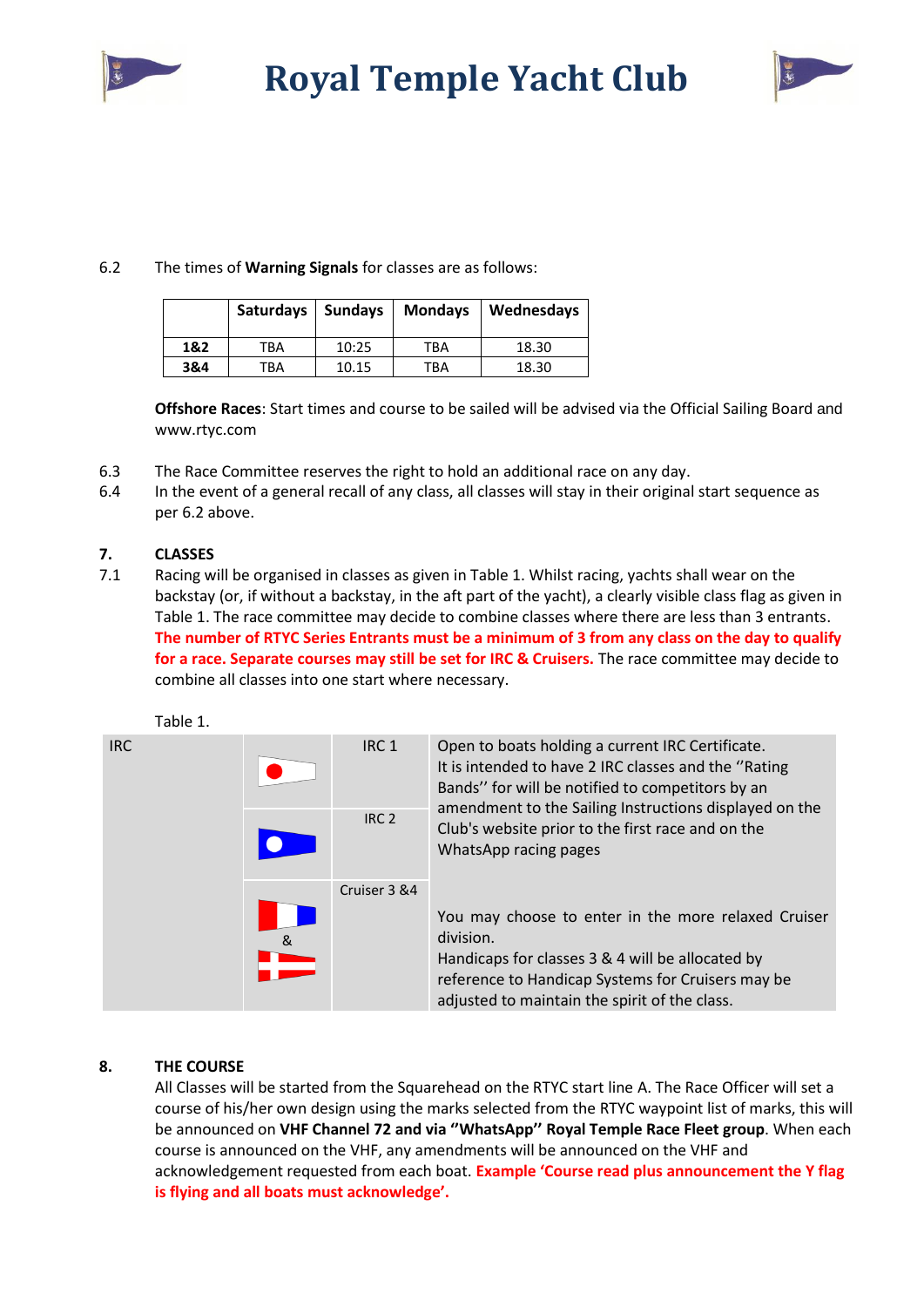



**9 Harbour Approach Channel -** Yachts must abide by the contents of Rules 9(b) and 9(d) of the International Regulations for the Prevention of Collisions at Sea when entering the Harbour Approach Channel. Any yacht impeding the progress of a large vessel in the approach channel may be disqualified without the right of protest, amending rule 63.1.

#### **10. MARKS**

10 The marks are buoys listed in the RTYC Waypoint list, the numbering and position of which will be made available to competitors at www.rtyc.com.

# **11 THE START**

# **11.1 All Classes - VHF Channel 72 "Temple Race Hut".**

| <b>Signal</b>   | <b>Flag and Sound</b>           | <b>Minutes before starting</b><br>signal |
|-----------------|---------------------------------|------------------------------------------|
| Warning         | 1 light on                      | 5                                        |
| Preparatory     | P,                              | 4                                        |
|                 |                                 |                                          |
|                 | or Black flag,                  |                                          |
|                 | 2 lights on                     |                                          |
| One-minute      | Announced on VHF 72 preparatory | 1                                        |
|                 | flag removed                    |                                          |
|                 | 1 light on                      |                                          |
| <b>Starting</b> | light extinguished              | በ                                        |

11.1.1 Races will be started according to rule 26, with RTYC light System below.

**In order to assist competitors, the Race Officer will count down the start sequence on VHF Channel 72.**

- 11.1.2 Individual recalls will be signalled by a light remaining on with **one** sound signal for **Individual recalls. General recalls will have Two** sound signals and two lights on. Individual recalls, competitors will, where possible, be advised by radio on VHF Channel 72.
- 11.1.3 The start line for all races is an extension to seaward of the forward mast of the RTYC Squarehead, on the eastern pierhead next to port control, marked by an orange triangle, and the red port entry mark at the end of the southern breakwater, bounded by the ODM, in the event of the ODM missing the end of the line shall be a transit between the North Quern and West Quern buoys.
- 11.2 Yachts whose warning signal has not been made must keep clear of the starting area and of all yachts whose preparatory signal has been made.
- 11.3 A yacht whose identity is announced in accordance with rules 30.3, 30.4 and 62 shall leave the starting area and racecourse immediately, unless she:
	- a) Immediately displays her protest flag and shall have it orally acknowledged by the Race Committee.
	- b) Lodges a request for redress in accordance with rule 62.
	- c) If she fails to win the protest or claim for redress then her penalty shall be DND.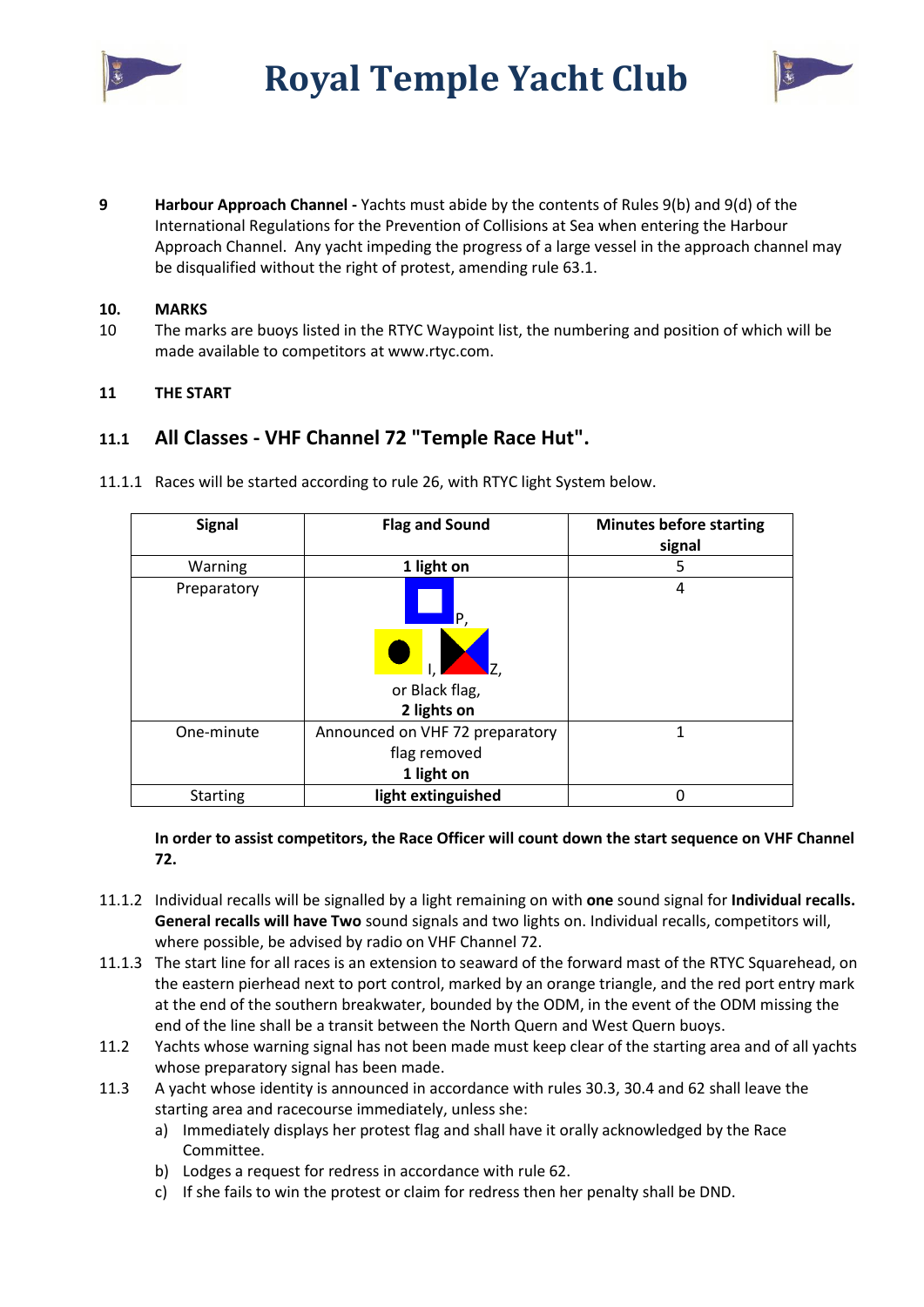



11.4 **A boat may be towed in order to get to the starting area after her preparatory signal provided that, before she starts, she stops using her engine or drops her tow and then takes a penalty by promptly making one turn including one tack and one gybe.**

#### **12 Change of Course**

A change of course after the start will be signalled before the leading yacht has begun the first leg affected. The new course will also be given on **VHF Channel 72**. This changes RRS rule 33.

#### **13 THE FINISH**

There will be 4 different Finish lines available for 2022.

**FINISH LINE A** is an extension to seaward of the forward mast of the RTYC Squarehead, marked by an orange triangle, and the red port entry mark at the end of the southern breakwater, bounded by the ODM or in the event of the ODM missing a transit between the North Quern and the West Quern buoy. The Red port entry marks as the IDM.

**FINISH LINE B** is an extension to seaward of the forward mast of the RTYC Squarehead, marked by an orange triangle, and the West Quern Buoy bounded the Race Mark number 48, RTYC Navigation Buoy as ODM which is approx. 100 metre South of the West Quern Buoy. The West Quern Buoy acts as the IDM.

**FINISH LINE C** is an extension to seaward of the forward mast of the RTYC Squarehead, marked by an orange triangle, and the North Quern Buoy with the Number 6 Channel Marker acting as the IDM. **FINISH LINE D** is an extension to seaward of the RTYC flag pole on the RTYC balcony, and the red port entry mark at the end of the southern breakwater, bounded by the ODM or in the event of the ODM missing a transit between the North Quern and the West Quern buoy. The Red port entry marks as the IDM. Yachts must call Race Hut on **VHF Channel 72 when approaching this line. Note:** Yachts must not finish in the Harbour entrance between the Port and Starboard entrance poles.

- 13.2 The course may be shortened at any mark of the course at the sole discretion of the Race Committee.
- 13.3 In the case of shortened course, Yachts are to note their finishing time and, if possible, the sail number of the yachts finishing immediately ahead and immediately astern of them**.**
- 13.4 A yacht which has broken a rule of Part 2 and has taken a penalty shall complete the appropriate form available from the race office and shall lodge it with the race office before the end of protest time.
- 13.5 Any use of engine for propulsion whilst racing must be reported in full on the declaration form

# **14. TIME LIMIT**

There are no time limits and the Race Committee may shorten course at any time and for any reason. This changes rule 32.

# **15 PROTESTS AND REQUESTS FOR REDRESS**

- 15.1 Any yacht wishing to lodge a protest shall advise the Temple Race Hut via VHF Channel 72 after finishing the race. Protests shall be written on forms available on the RTYC web site and delivered to the RTYC within protest time to the Duty Race Officer of the day.
- 15.2 Protest time shall last for one hour after the last yacht finishes on each Course, (therefore, there could be more than one protest time limit).
- 15.3 The protest may be heard as soon as is possible, even before the end of protest time.
- 15.4 Race Committee or Protest Committee notifications to a yacht of a protest lodged against her under rule 60.2 will where possible be notified before the end of Protest Time or as soon as is practicable afterwards.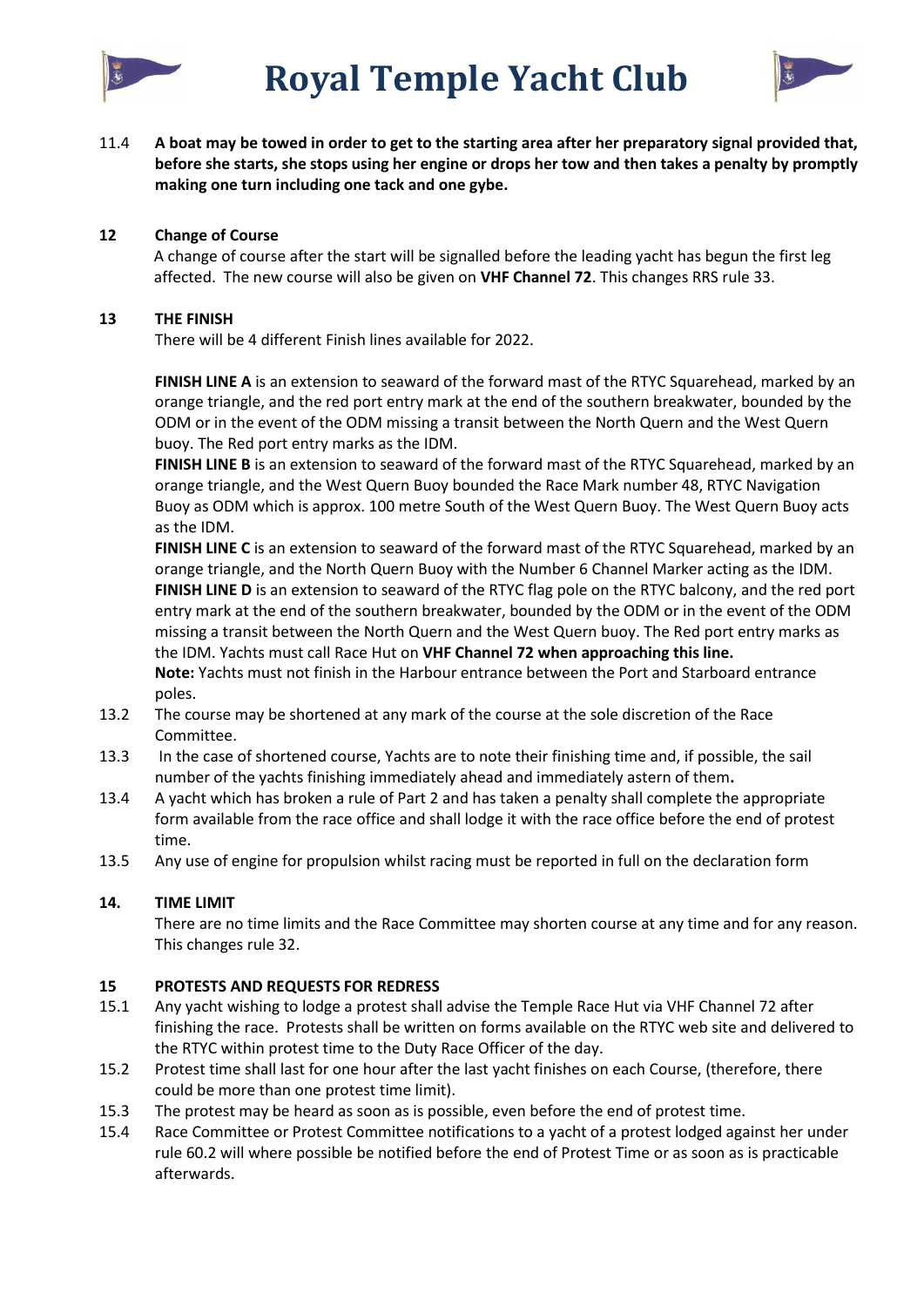

**Royal Temple Yacht Club** 



#### **16. SCORING**

16.1 All series will be scored as per RTYC Sailing Programme using the Low Point System*.*

A current IRC certificate is required for IRC boats, but if applied for and has not yet been issued, a boat may race at a TCC of 2.000. When the actual rating is received, the race committee may at its discretion amend her score based upon that instead and as a result the scores for other boats may also change. The Scoring of a series will be excluding the discards. Example the Spring Series 7 races 5 to count, after 5 races sailed all count, after 6 races 1 discard and after 7 races 2 discards applied**.**

#### **17. RADIO COMMUNICATION**

- 17.1 Other than in the case of emergency a yacht shall neither make radio or mobile phone transmissions while racing nor receive radio communications not available to all yachts. VHF radios may be used to receive the announcement of any individual recalls and course information. The race committee may not acknowledge any radio transmission during racing except in the case of an emergency and will not enter into dialogue with competitors.
- 17.2 Retirements must be advised to the Race Committee via "Temple Race Hut", **VHF Channel 72**

#### **18. PRIZES**

18.1 Prizes will be awarded to the first three yachts in each class for each series at the annual prizegiving.

#### **19. STRONG WINDS**

In the event of winds over 25 knots, the Race Officer or OOD may, at his/her discretion, either cancel or postpone the race.

In the event of postponement to another date an announcement of when it is to be rescheduled will be posted on the RTYC Sailing Board and the Racing WhatsApp page no later than 6 days prior to its revised race date.

#### **FURTHER INFORMATION** contact:

Rear Commodore Sail Royal Temple Yacht Club Westcliff Mansions Ramsgate KentCT11 9HY Tel: +44 (0)1843 591766 Web site[: www.rtyc.com](http://www.rtyc.com/) E-mail: [info@rtyc.com](mail:info@rtyc.com)

#### **Class racing for the following classes:**



**www.rtyc.com for further information during 2022**